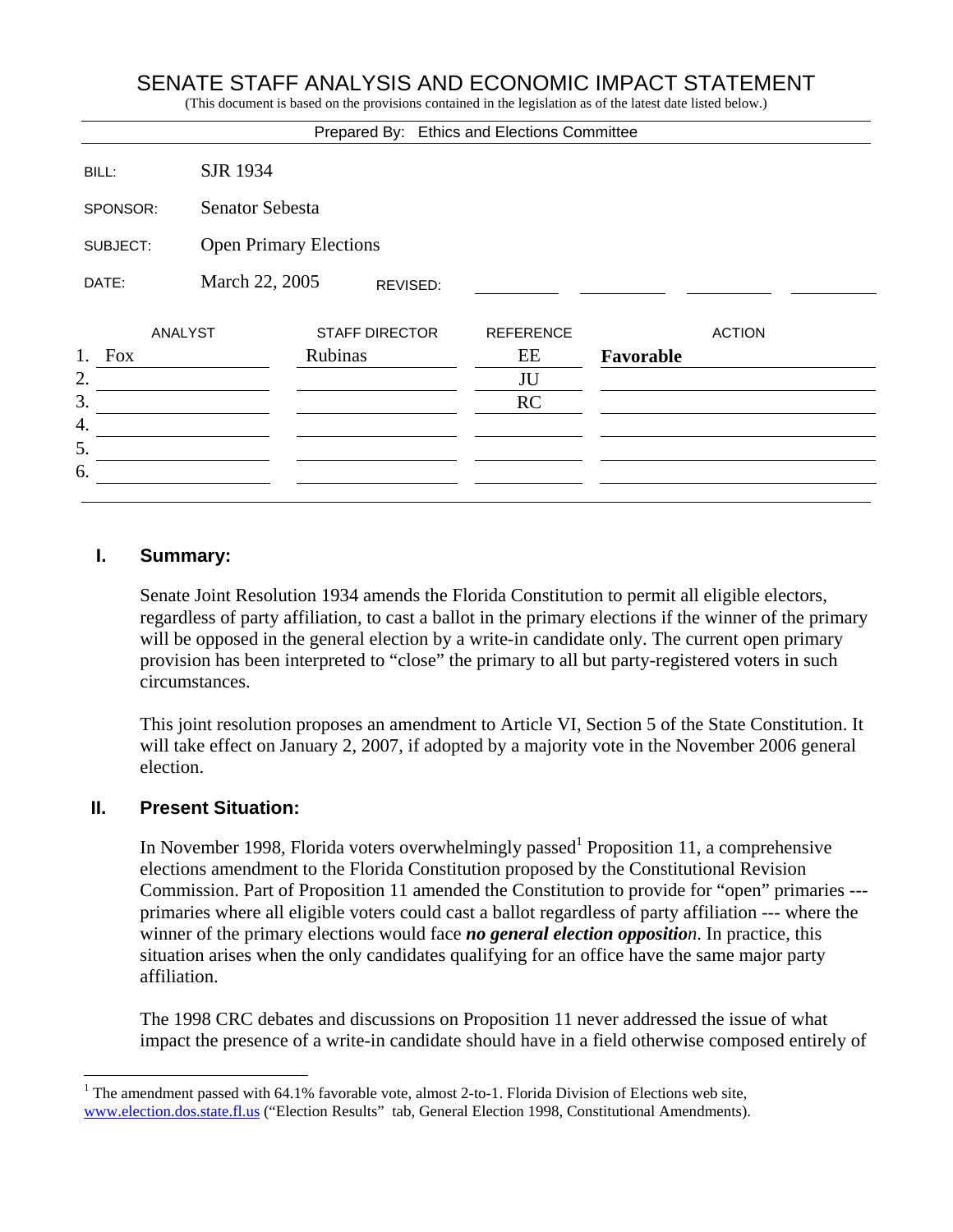candidates from one of the major parties; further, the CRC discussions *never even mentioned write-in candidates* in the context of open primaries at all.<sup>2</sup>

Florida law clearly indicates that a write-in candidate constitutes "general election opposition."<sup>3</sup> In 2000, the Florida Division of Elections formally opined that the presence of a write-in candidate in an otherwise all-Republican or all-Democratic field will "close" the primary to all voters other than those registered with that particular party.<sup>4</sup>

Committee staff reviewed all the legislative races since the effective date of the open primary amendment. The review revealed the following:

| 457:      | Total # of legislative races (2000: 20, Senate; 120 House / 2002: 40 Senate; 120 House<br>[reapportionment year]/ 2004: 20, Senate; 120 House / 17 Special Elections)                 |  |  |  |  |
|-----------|---------------------------------------------------------------------------------------------------------------------------------------------------------------------------------------|--|--|--|--|
| 30:       | # of primaries that were "closed" due exclusively the fact that a write-in candidate<br>qualified for the race. None of the 16 occurred in special elections.                         |  |  |  |  |
|           | [2004: 14 total --- 9(REP)/5(DEM); 1 Senate Race --- (REP); 13 House Races ---<br>$8$ (REP); $5$ (DEM)]                                                                               |  |  |  |  |
|           | [2002: 8 total --- 5(REP)/3(DEM); 3 Senate Races--- 2 (REP)/1(DEM); 5 House<br>Races --- $3(REP)/2(DEM)$ ]                                                                            |  |  |  |  |
|           | [2000: 8 total --- 5(REP)/3(DEM); 1 Senate Race (REP); 7 House Races ---<br>$4$ (REP)/3(DEM)]                                                                                         |  |  |  |  |
| $6.6\%$ : | Percentage of the legislative races where the presence of a write-in was exclusively<br>responsible for "closing" the party primary (30/457).                                         |  |  |  |  |
| 99.8%:    | Average margin of victory by the partisan candidate over the write-in candidate(s) in the<br>30 general election races where the presence of a write-in candidate closed the primary. |  |  |  |  |
| 99.0%:    | The <i>smallest</i> margin of victory by the partisan candidate over the write-in candidate in<br>these 30 general election races.                                                    |  |  |  |  |
| 10:       | # of these 30 general election races in which the qualified write-in candidate received a<br>total of 3 votes of less.                                                                |  |  |  |  |
| 6:        | # of these 30 general election races in which the qualified write-in candidate did not<br>receive a single vote (write-in candidate did not vote for himself or herself).             |  |  |  |  |

# **III. Effect of Proposed Changes:**

The joint resolution expands the current "open" primary provision by allowing all eligible electors to vote in the primary election for an office if the winner of the primaries will be opposed in the general election *solely by a write-in candidate*. The bill does not change current law which "opens" a primary to all registered voters where all the candidates for an office are from the same party, and there is no write-in candidate in the race.

# **IV. Constitutional Issues:**

A. Municipality/County Mandates Restrictions:

None.

 $\overline{a}$ 

<sup>&</sup>lt;sup>2</sup> Committee staff has reviewed all available CRC tapes and written materials on the open primary issue.<br><sup>3</sup> See ss. 00.061(2)(b), 101.151(2)(e), E.S. (blank apese for qualified write in condidates appear on the gas

 $3$  See ss. 99.061(3)(b), 101.151(2)(a), F.S.(blank space for qualified write-in candidates appear on the general election ballot).

DOE Opinion 2000-06 (May 11, 2000).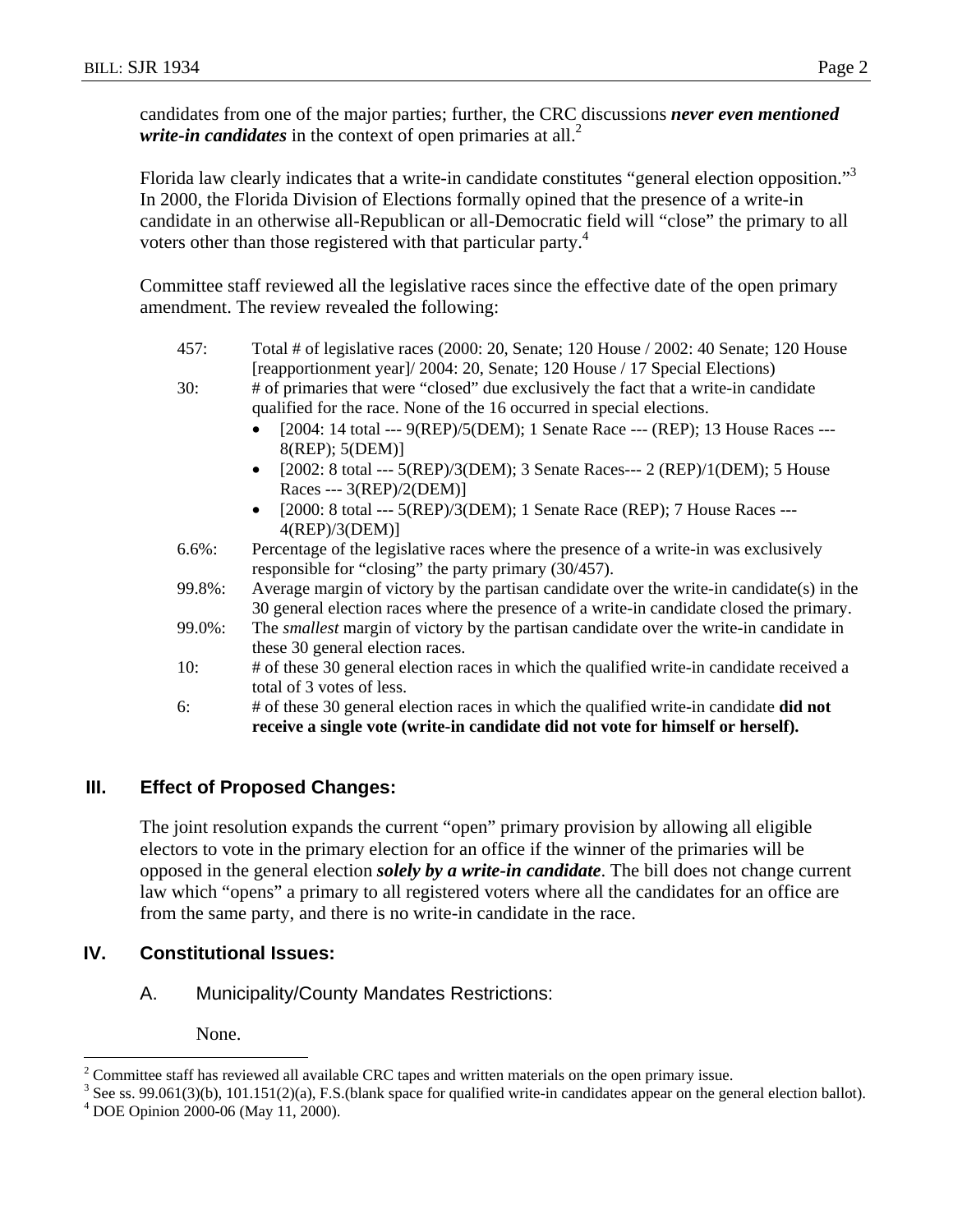B. Public Records/Open Meetings Issues:

None.

C. Trust Funds Restrictions:

None.

### **V. Economic Impact and Fiscal Note:**

A. Tax/Fee Issues:

None.

B. Private Sector Impact:

None.

C. Government Sector Impact:

The increased number of primary voters will result in marginal cost increases for the supervisors of elections, for such items as: additional poll worker staff and ballot printing costs (in counties using optical scan voting systems).

Also, each constitutional amendment is required to be published in a newspaper of general circulation in each county, once in the sixth week and once in the tenth week preceding the general election. Costs for advertising vary depending upon the length of the amendment: however, the cost per amendment is estimated to be approximately \$37,000.

## **VI. Technical Deficiencies:**

None.

#### **VII. Related Issues:**

None.

This Senate staff analysis does not reflect the intent or official position of the bill's sponsor or the Florida Senate.